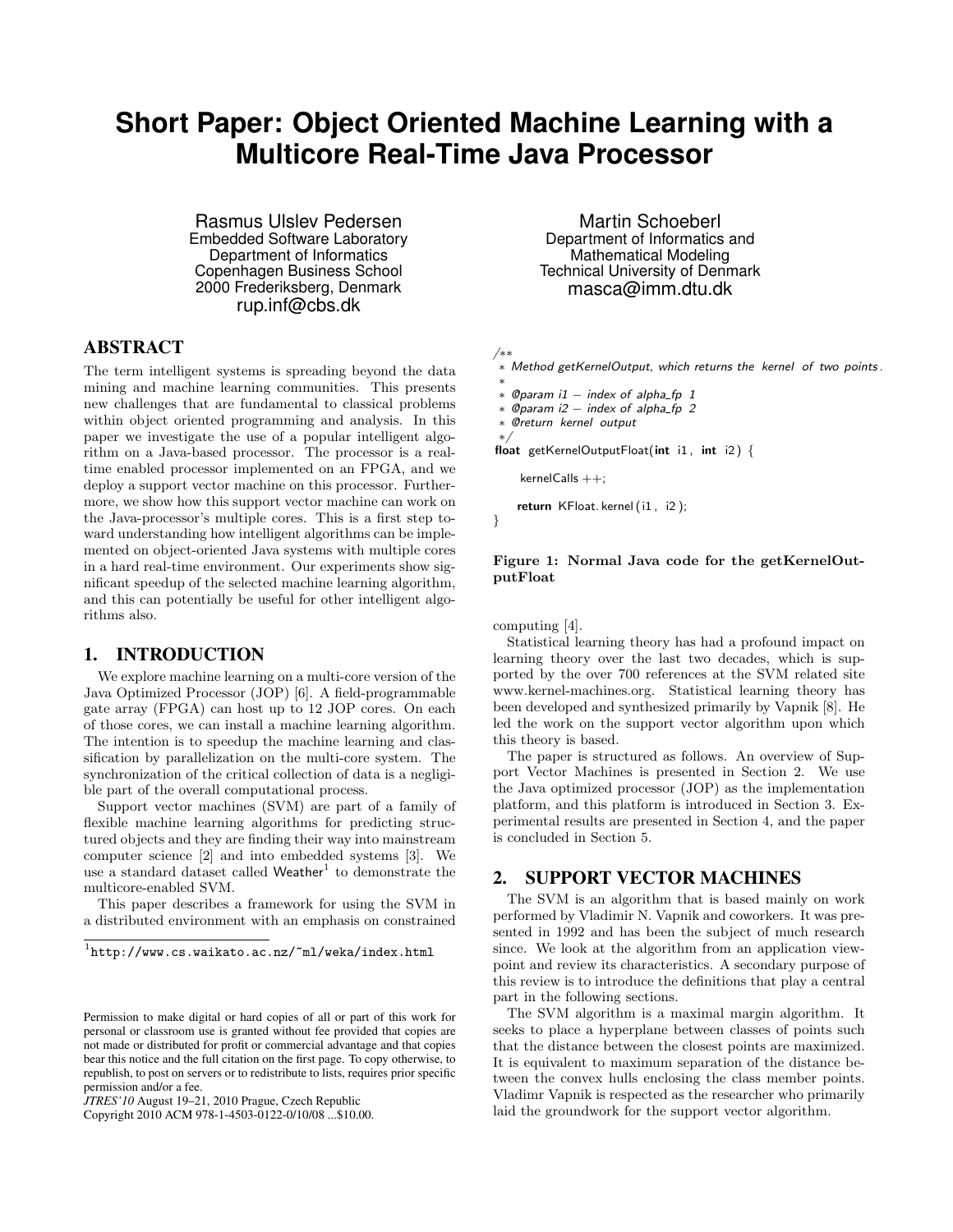

Figure 2: Overview of JOP CMP example setup for 4 cores

The kernel function  $k$  is implemented in Java. Part of the Java implementation is shown in Figure 1. The kernel function takes two inputs and delegates the computation to a static method kernel in class KFloat.

The functional output of the SVM formula is  $\pm 1$ , which works as a classification or categorization of the unknown datum  $x$  into either the + or − class. An SVM model is constructed by summing a linear combination of training data (historical data) in feature space. Feature space is implicitly constructed by the use of kernels, k. A kernel is a dot product, also known as an inner product, in a space that is usually not of the same dimensionality as the original input space unless the kernel is just the standard inner product  $\langle \; , \; \rangle.$ 

The optimization problem is constructed by enforcing  $|f(x, \alpha, b)| = 1$  for the support vectors. Support vectors (SV), are those data,  $x_i$ , which have active constraints,  $\alpha_i > 0$ . If the data is not separable by a linear hyperplane in a kernel induced feature space, then it would not be possible to solve the problem if there was not an upper limit to the values of the active Lagrange multipliers. Consequently, the constraint,  $C$ , ensures that the optimization problem remains solvable.

#### 3. THE JAVA OPTIMIZED PROCESSOR

The Java processor JOP [6] is a hardware implementation of the Java virtual machine (JVM). JOP is open source under the GNU GPL. Thus, it is freely available for research and educational purposes. JOP can be used as a research platform for low-level hardware development, system level research within the implementation of the JVM, and realtime application development for embedded Java. The most popular platform for JOP is the Cyclone FPGA from Altera. It is available from www.jopdesign.com.

We present our approach to embedded machine learning on a chip-multiprocessor version [5] of the JOP [6]. JOP is implemented in a field-programmable gate array (FPGA). The maximum number of processing cores of the chip-multicore (CMP) system depends on the size of the FPGA. Up to 8 cores fit into a medium sized low-cost FPGA (e.g., Altera Cyclon-II EP2C35), as found on the Altera DE2 board.

In Figure 2, we can see how one core supports the development process by providing System.in and System.out streams. That communication responsibility is covered by Thread 1.

To simplify the parallelization of the SVM algorithm we have built a small *executor* framework. The client of the

framework has to create an executor with the problem size n (independent units of work) and provide a class that implements an interface with a single method execute(int nr). This method implements the unit of work and is automatically invoked by the framework  $n$  times. The framework automatically distributes the workload to all available processor cores. Therefore, several iterations of execute(int nr) execute in parallel. Any access to shared data needs to be properly synchronized.

Conceptually there is a single thread per core to execute the workload. The executor framework is more lightweight than starting a thread per unit of work. Our approach is similar, but simpler, than the *Executor* framework introduced in Java 1.5. The following listing shows the usage of our executor framework.

```
public static void main(String [] args) {
           Execute e = new Test();
           \small \textsf{ParallelExecutor}\ \ \textsf{pe} = \textsf{new} \ \ \textsf{ParallelExecutor}\ \textsf{()};pe. executeParallel (e, Test.N);
           Test. result ();
```
}

}

```
private static class Test implements Execute {
        final static int N = 100;
        static int a[] = new int[N];// the work method for one iteration
        public void execute( int nr) {
               a[nr] = nr;
```

```
}
public static void result () {
        for (int i=0; i<N; +i+i) {
                 System.out. println (a[i]);
        }
}
```
The parallelization takes place in the  $\sum_{i=1}^{l}$  part of the SVM formula. The parallel execution framework calculates the  $\alpha_i y_i k(\mathbf{x}_i, \mathbf{x})$  part for each support vector. After the parallel part, the bias, b, is subtracted to reach the decision if the point belongs to the negative instances or the positive instances.

| <b>Algorithm 1</b> Classify point in parallel |
|-----------------------------------------------|
| <b>Require:</b> Trained SVM                   |
| <b>Ensure:</b> $y = x^n$                      |
| $f_{sym} \Leftarrow 0$                        |
| for all support vectors $(\alpha_i > 0)$ do   |
| $f_{sym}+=y$ {executed in parallel}           |
| end for                                       |
| Consolidate                                   |

From Algorithm 1 it is evident that some first level optimization is possible for the condition  $\alpha_i > 0$ . However, since we do not know in advance how many support vectors we have, this number is predetermined by the algorithmic designer. It is not difficult to obtain, as it can be found during the initialization phase for example.

## 4. EXPERIMENTS

In this section we demonstrate the worst case execution time analysis of the SVM on JOP. The control flow graph is created using the worst case execution time analysis tool called WCA [7, 1].